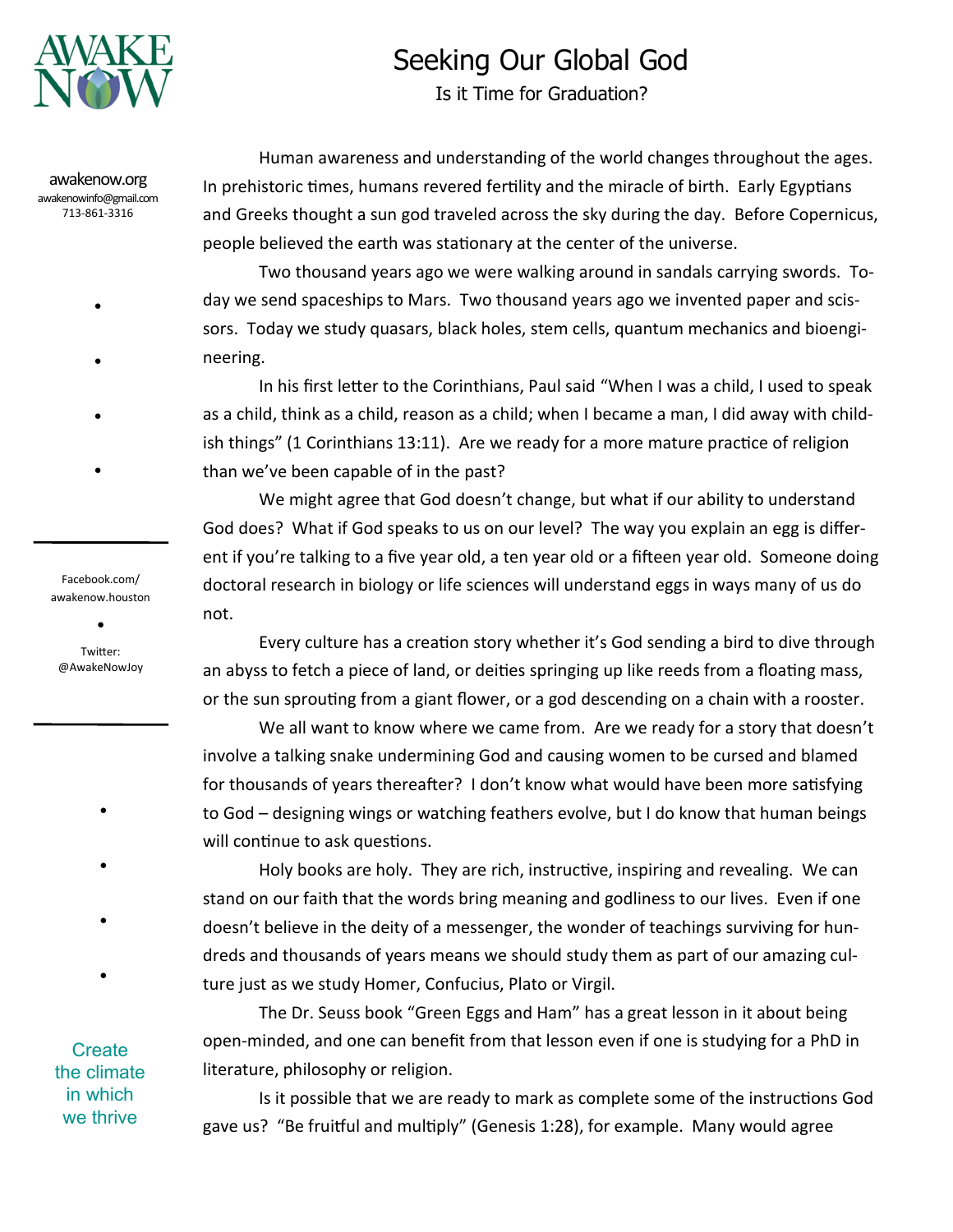we've been excellent on this point.

"You shall not breed together two kinds of your cattle; you shall not sow your field with two kinds of seed, nor wear a garment upon you of two kinds of material mixed together" (Leviticus 19:19). Would the world be a better place if there was no Spandex in my cotton shirt? Perhaps, but Jesus didn't speak of these things when he walked the earth.

"On the seventh day you shall have a holy day, a Sabbath of complete rest to the Lord; whoever does any work on it shall be put to death" (Exodus 35:2). This would certainly reduce population growth.

"Let the women keep silent in the churches; for they are not permitted to speak" (1 Corinthians 14:34). "As for those from whom you fear disobedience, admonish them, forsake them in beds apart and beat them" (Koran 4:34). Today we have laws outlawing discrimination and violence.

If we can agree that teachings are relevant to our level of maturity, then one day we could agree that we are through smiting our enemies, and we could accept a vision of God that unites us rather than divides us.

Studies show that there are few genetic differences among us. While looking at human blood under a microscope, you can't determine the race or ethnicity of the person from whom that blood was taken. The view of earth from the moon is one of the most enlightening photographs humankind has ever seen. Today you can have a video conversation with someone orbiting the planet. You can get nearly instantaneous updates on events halfway around the world.

Medicine is a good example of how our understanding has changed. In the past we had no anesthesia and no antibiotics. Bloodletting and leeches were considered good practice.

Inventions have improved our lives, and this is what we have to deal with today – six-lane highways at 65 miles an hour (if you obey the speed limit), oil spills in the oceans, polar bears drowning in the Artic, time measured to hundredths of seconds, and we're expected to learn quadratic equations.

Are there universal truths that we can understand in this day and age that will lead us to greater love for God and our neighbors? What if we all agreed, for example, that our creator doesn't want us to kill each other? What if we all agreed that our creator doesn't want us to kill ourselves?

"Every ravine shall be filled up, and every mountain and hill shall be brought low; and the crooked shall become straight, and the rough roads smooth and all flesh shall see the salvation of God" (Luke 3:5-6). This is the nature of things. This is the nature of progress. New rivers have many twists and turns. Old rivers flow more directly to the sea. New mountains are steep and craggy. Old mountains are gentle rolling hills. When will our differences not seem so different?

In the year 325 a council met in the city of Nicaea and adopted a creed, known as the Nicene Creed, that expressed the basis of common beliefs among churches. What unifying messages might people agree on today?

I do not suggest that we pick the easy parts from the world's great religions. "The gate is small, and the way is narrow that leads to life, and few are those who find it" (Mathew 7:13). The good news is we can leave our baggage behind. We can shed the weight of bitterness and disappointment and judgments about others. We don't have to pull heavy possessions along with us. Jesus said, "My yoke is easy and my load is light" (Mathew 11:30). Living an enlightened life may not be easy, but it is simple. It is freeing.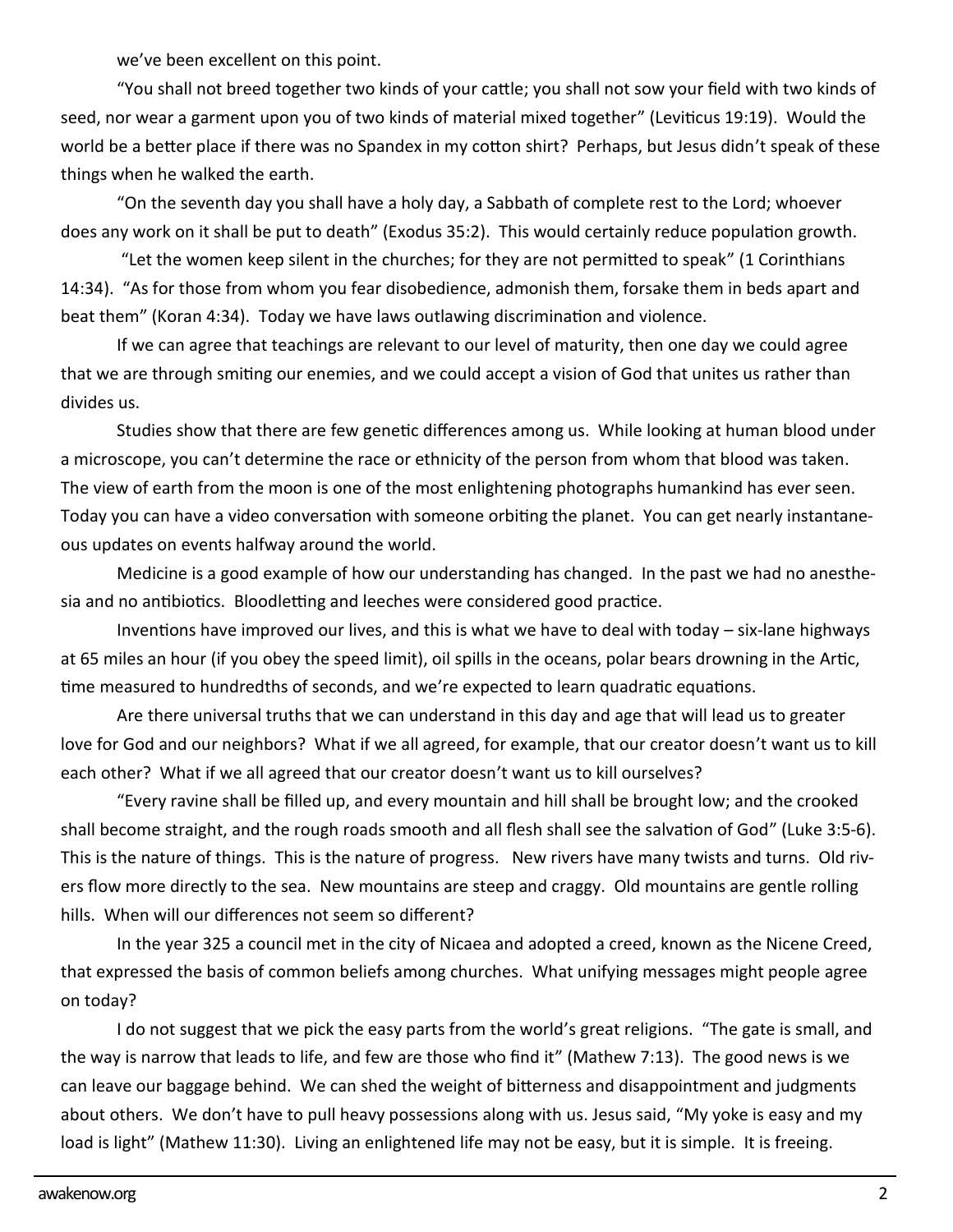In all times, people have believed that the world was ending. It is motivating to think that life on earth is temporary and that we are the ones who are chosen to rise above the troubles here. It is comforting and ego-boosting to believe that we will go with God while others will be left behind.

Jesus said, "They will see the Son of Man coming on the clouds of the sky with power and great glory. And He will send forth His angels with a great trumpet and they will gather together his elect from the four winds, from one end of the sky to the other…Truly I say to you, this generation will not pass away until all these thing take place" (Matthew 24:31, 34).

Two thousand years later, we're still waiting for this to happen. I pray for this to happen. I want to be relieved of the trivial and stressful and painful things in life: paper cuts, taunting, fear, assault, losing my keys, losing loved ones, man-made deadlines.

But Jesus also said, "But of that day and hour no one knows, not even the angels of heaven, nor the Son, but the Father alone" (Matthew 24:36).

What if the world doesn't end, or what if it is always ending and renewing? What if, as Jesus said, "Blessed are the gentle, for they shall inherit the earth" (Matthew 5:5)? If we count ourselves among the people who will inherit this earth, then we might stop living in a short-sighted way, and we might care for this planet. We might avoid poisoning the air and the water. We might stop feeling justified in hastening our demise. We might work towards peace on earth.

What if the kingdom of God is not an external destination but a place inside us? What if we currently know both heaven and hell? What if everyday God calls us and most of us just don't hear it?

Adopting a new, deeper, more mature relationship with God would be extremely threatening to some people, just as the theory of evolution was extremely upsetting to people. Actually evolution is still upsetting to some on the Texas school board.

Asking people to be receptive to new messages from God also increases the threat of false prophets. Jesus warned about this, "Beware of the false prophets, who come to you in sheep's clothing, but inwardly are ravenous wolves" (Matthew 7:15). "Many false prophets will arise, and will mislead many" (Matthew 24:11). Jesus also said, "By their fruit you will know them" (Mathew 7:16).

False prophets:

Incite division, hatred and violence.

Promote suicide.

Act for self-gratification.

Maintain a narrow focus.

Crave adulation.

Insist on control.

Denounce those who doubt.

"The path of life leads upward for the wise (Proverbs 15:24). The struggle of good versus evil is primarily within us. We have a world within us.

God has the power to create something out of nothing. Humans are made in the image of God. Humans create things – art, music, mathematical equations, clones, genetically engineered plants and animals.

Let us honor God within us. Let us honor God within other people. Let us seek an enlightened